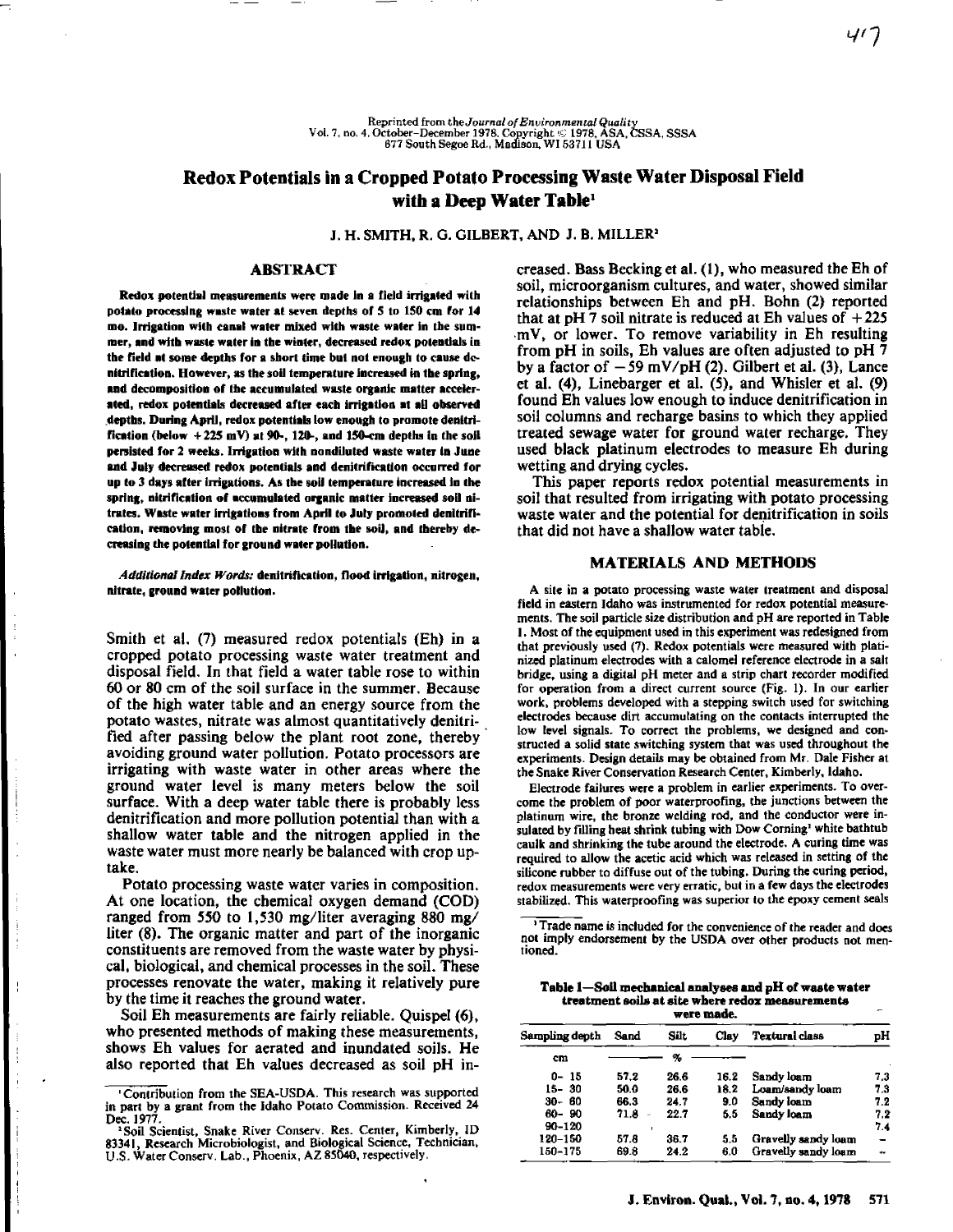

**Fig. 1—Diagram** of equipment **used for measuring and** recording redos potentials In the field.

used previously and the electrodes operated in the field for over a year without any failures. After waterproofing, the electrodes were electroplated with platinum oxide and calibrated to within  $\pm 10$  mV of a standard or rejected.

Because the platinum oxide coating on the electrodes was very fragile, we carefully buried the electrodes to preserve the coating. The electrodes were buried in the soil by excavating a pit, placing three electrodes in the pit wall at each depth at 150, 120, 90, 60, 30, 15, and 5 cm, refilling the pit, compacting the soil, and covering with grass sod. The calomel electrode and salt bridge were *set* up as previously described (5). For winter operation, to prevent freezing the reference electrode and salt bridge, an insulated enclosure was heated by a recreational vehicle furnace burning LP gas and thermostated at the desired temperature. Platinum electrode potentials (Ept) were measured at 4-hour intervals from 26 June 1975 until 9 July 1976 with few interruptions for equipment failures. No data were obtained in January and February 1976 and for a short time in August 1975. The individual electrode readings and the means of three replicates at each depth were punched on paper tape, read by a computer, and plotted. All of the electrodes remained operational throughout the 14-mo experiment. Daily mean values from the three electrodes at each depth, observed six times daily were used for publication.

Our experimental plot was irrigated according to our schedule by the waste field operator. The waste water and the soil water from the same depths that the electrodes were placed were sampled at each irrigation, usually monthly. Nitrates in the water samples were analyzed by a specific ion electrode and total-N was determined by a Kjeldahl procedure (8). Waste water irrigations ranged from 6 to 30 cm per month. During the growing season the waste water was supplemented with irrigation water from the canal. Application of waste water during 14 mo totaled 210 cm. The waste water averaged 880 mg COD/ liter and was pumped through a pipeline approximately 6.5 km (4 miles), arriving at the field with little or no dissolved oxygen.

## **RESULTS AND DISCUSSION**

The total N concentration of the waste water ranged from a low of 5 mg/liter during August when production of processed potatoes was very low to 64 mg/liter in April when production was near full capacity. Monthly applications of total nitrogen in the waste water ranged from 3 to 168 kg/ha with a total for the 14-mo period of 997 kg/ha.

Redox measurements made at five soil depths for 13 mo are reported in Fig. 2. The 15- and 30-cm depth redox values were similar to the 5-cm depth; therefore, they are not shown. From June 1975 when the experiment was started until its completion in July 1976, each



**Fig. 2—Redox potentiab In a field irrigated with potato processing waste water and waste water mixed with canal water. Redox potentials are corrected to the hydrogen reference electrode bet not for pH. No data were obtained in January and February.**

irrigation *was* accompanied by a decrease in redox potential at one or more soil depths.

The first irrigation on 27 June 1975 was followed by redox potentials at the 60-, 90-, and 120-cm depths of  $+120$ ,  $-100$ , and  $+100$  mV, respectively (data not shown). These values are all below the  $+225$  mV threshold for denitrification and should have been accompanied by some denitrification. The low values persisted for 3 days. The zero  $NO_1$ <sup>-</sup> value in the 150-cm-depth water samples (Table 2) for the July 1975 water sampling indicated that denitrification did occur.

Each irrigation from July through December depressed redox values following irrigations, but none of the minimum Eh values was low enough to cause denitrification. During the winter, biological activity was at a minimum and the decrease in waste water organic matter content was mostly the result of soil physical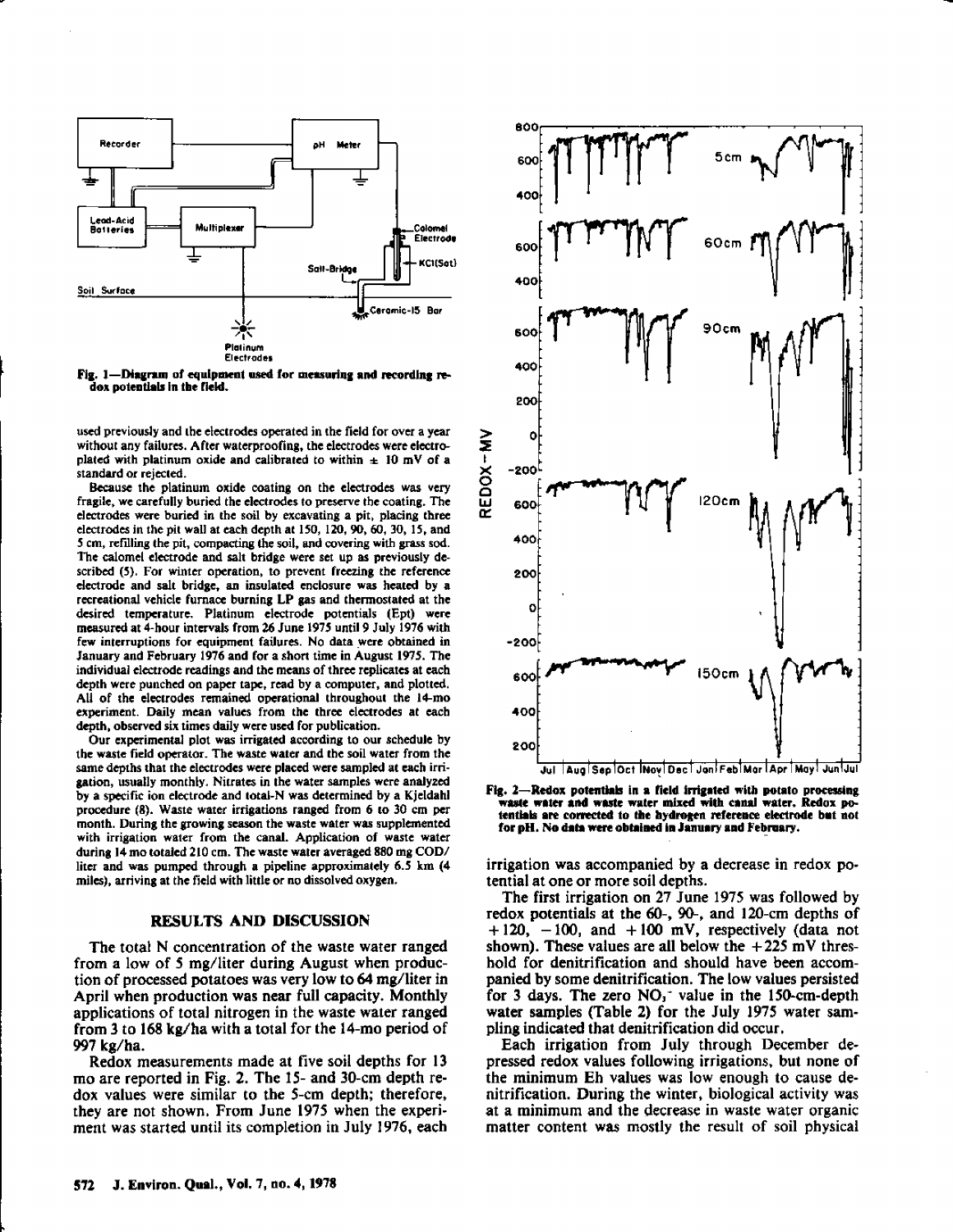**Table 2—Waste water and N** applications **and nitrateN in water extracted from the 150-cm depth in a field irrigated with potato processing waste water.**

| Month | Waste water<br>depth, cm | Applied TKN†<br>mg/liter | N applied,<br>kg/ha | Nitrate N.<br>mg/liter |
|-------|--------------------------|--------------------------|---------------------|------------------------|
|       |                          | 1975                     |                     |                        |
| June  | 13                       | 42                       | 55                  | 4.0                    |
| July  | 6                        | 38                       | 23                  | 0                      |
| Aug.  | 6                        | Б                        | 3                   | 2.6                    |
| Sept. | 6                        | 13                       | 8                   | 0.8                    |
| Oct.  | 11                       | 19                       | 21                  | 1.0                    |
| Nov.  | 9                        | 35                       | 32                  | 0.2                    |
| Dec.  | 11                       | 50                       | 55                  | 0.3                    |
|       |                          | 1976                     |                     |                        |
| Jan.  | 29                       | 56                       | 162                 | 3.0                    |
| Feb.  | 30                       | 56                       | 168                 | 9.5                    |
| March | 30                       | 53                       | 159                 | 12.5                   |
| April | 16                       | 64                       | 102                 | 1.2                    |
| May   | 15                       | 49                       | 74                  | 42                     |
| June  | 14                       | 42                       | 59                  | 1.3                    |
| July  | 14                       | 54                       | 76                  | 0.7                    |
| Total | 210                      | Mean 41                  | 997<br>Total        | 3.0<br>Mean            |

**t Total Kjeldahl N.**

filtration and chemical reactions. As **soil temperatures** increased in the spring and biological activity increased, the nominal decreases in redox potential caused by irrigating with anaerobic water were greatly enhanced by waste water irrigation.

The waste water irrigation on 8 Apr. 1976 had the greatest influence on soil redox potentials of any irrigation during the **experiment.** Irrigating with waste water containing 1,530 mg COD/liter produced intense microbial activity that lowered the redox potentials in the soil profile at all **measured** depths. The lowering of redox potentials was great enough at the 90-, 120-, and 150-cm depths and with energy available from leached COD (8, code 21), to cause very strong denitrification (Fig. 2). The low redox potential persisted in the 120-cm depth for approximately 2 weeks. Little nitrate remained in the soil profile after this intense denitrification period (Table 2).

Most of the 14 metric tons/ha of applied organic matter accumulated in the soil during the winter from the waste water irrigation. The soil temperature increased in the spring promoting rapid organic matter decomposition and rapid nitrification under aerobic conditions. The rapid organic matter decomposition and nitrification posed the greatest hazard for nitrate pollution of the soil and ground water of any time during the year.

In May the irrigations with waste water mixed with canal water did not cause Eh to decrease *as* much as it did in April, probably because of decreased COD and increased aeration from diluting the waste water with canal water. On 27 June and 4 July the plot area was irrigated again with nondiluted waste water. Again, the redox potentials at the 90-cm soil depth decreased enough to cause denitrification that persisted for 3 days.

Waste water containing organic materials becomes anaerobic when held in a clarified tank or pond without aeration or when it *is* pumped through a pipe for a long distance allowing the microorganisms utilizing the organic materials to consume all of the oxygen from the water. Irrigating with this anaerobic water will decrease the oxygen content of the irrigated soil. During warm weather when biological activity is rapid, and oxygen consumption is rapid, the decrease in Eh in the field may be great enough to pass the denitrification threshold bringing about denitrification for a short time until the soils become unsaturated and air enters the profile. If there is a discontinuity in soil texture, where the soil remains saturated with water for a time, the Eh depression may persist for a longer time than would otherwise be found with uniform soil texture. The soils recover from the low redox potentials rather rapidly after the water drains through, plant growth is normal, and normal reactions associated with aerated soils again develop, including nitrification of the added nitrogenous materials. When the next irrigation comes, some of the nitrate previously produced but not used by the growing plants may be denitrified or leached.

During cool weather, when biological activity in the soil was slow, irrigation with anaerobic water decreased the Eh in the soil, but the decreases were much smaller than those observed in warm weather and were of short duration. Under these conditions the demand for oxygen by microorganisms in the soil was relatively low; Eh did not decrease below the values produced by irrigating with the anaerobic water and significant denitrification did not occur. There was also much less nitrate produced when the organic matter accumulated in the soil because of low temperatures; therefore, the potential for nitrate pollution of the soil system was relatively low.

Nitrate concentrations in the soil profile are cyclic with seasons. They generally remain low during the fall and winter because of low temperatures. Nitrate concentrations increase in the spring because of rapid organic matter decomposition and nitrification. Nitrate use by crops, denitrification, and leaching decrease the soil nitrate concentrations in the summer.

Denitrification in a waste treatment field with shallow water table was shown to be almost quantitative (7). It is interesting to observe that in a field where the water table is 20 m or more below the soil surface, some denitrification can also occur. While denitrification probably is not quantitative in soil with a deep water table, nevertheless, much nitrate appears to be denitrified.

Ground water pollution from nitrate under fields irrigated with potato processing waste water can be greatly decreased by irrigation management practices. The most desirable practice is to fertilize the field by applying waste water at a rate that will supply the nitrogen requirements of the growing crops. When it is necessary to apply more nutrients in the waste water than the growing crops can utilize, manage the system for maximum crop utilization of nitrogen. Then irrigate the field with undiluted waste water at strategic times during the summer season to promote anaerobic conditions in the lower root zone and denitrify the excess nitrate. Such practices should limit the amount of nitrate that will reach the ground water and limit ground water pollution.